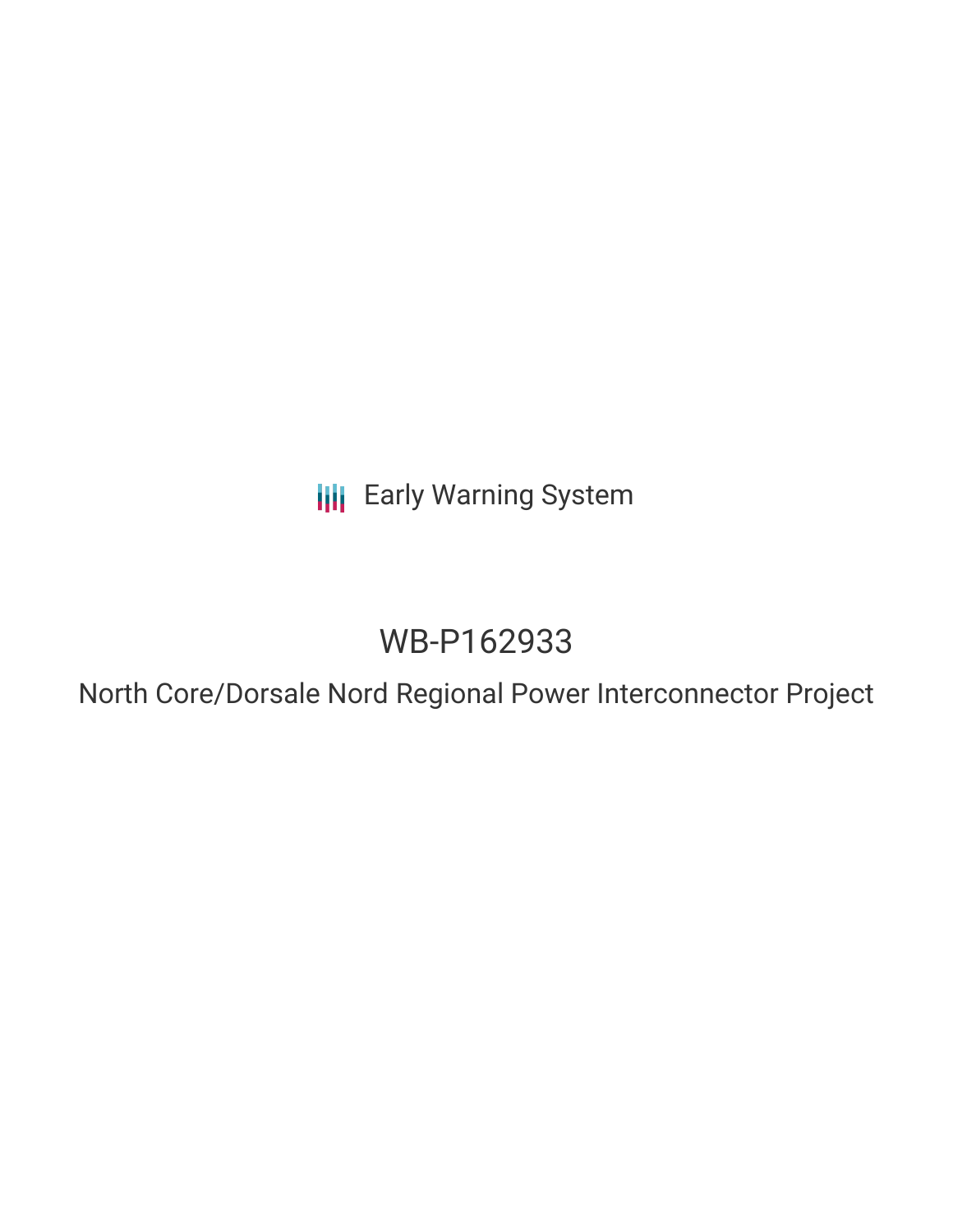

#### **Quick Facts**

| World Bank (WB)                                                                             |
|---------------------------------------------------------------------------------------------|
| Active                                                                                      |
| B                                                                                           |
| 2018-10-31                                                                                  |
| Government of Nigeria, Government of Burkina Faso, Government of Benin, Government of Niger |
| Energy                                                                                      |
| $$465.52$ million                                                                           |
| \$640.22 million                                                                            |
|                                                                                             |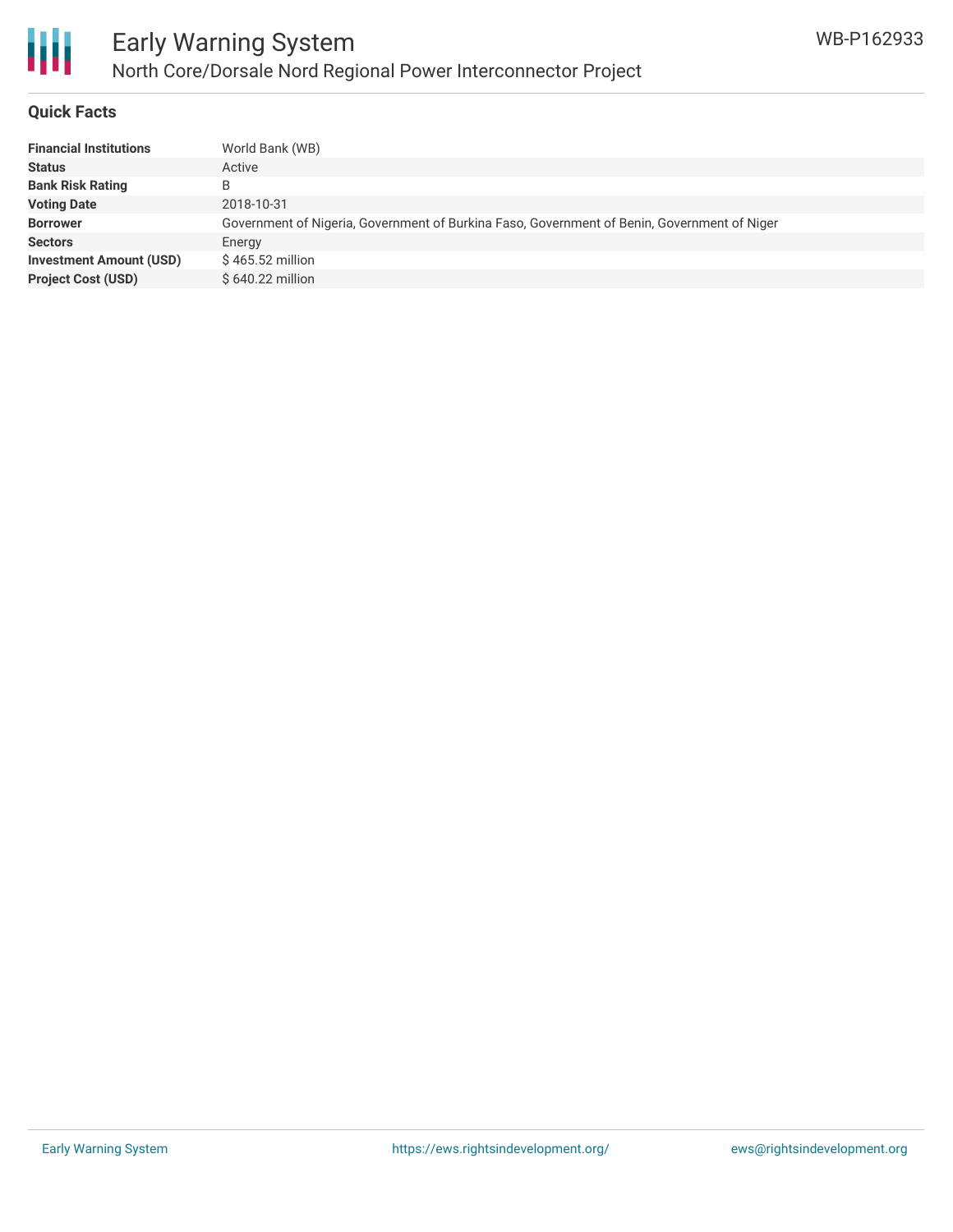

## **Project Description**

The development objective of the North Core and Dorsale Nord Regional Power Interconnector Project for Western African are : (i) to increase the capacity to trade electricity between Nigeria, Niger, Benin and Burkina Faso; (ii) to reduce the cost of supply of electricity in Niger, Benin and Burkina Faso through increased regional energy trade; and (iii) to increase access to electricity in Burkina Faso.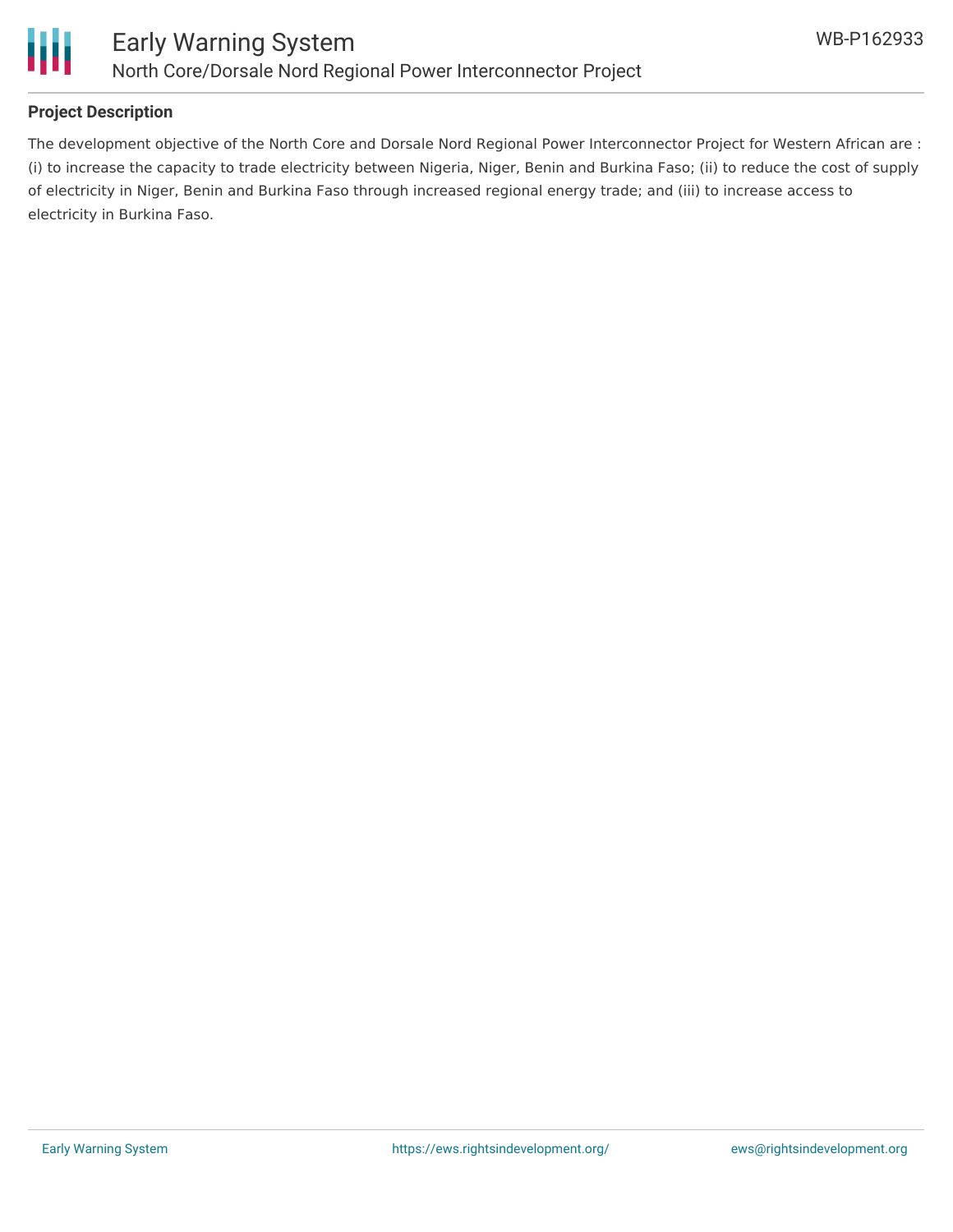

## **Investment Description**

World Bank (WB)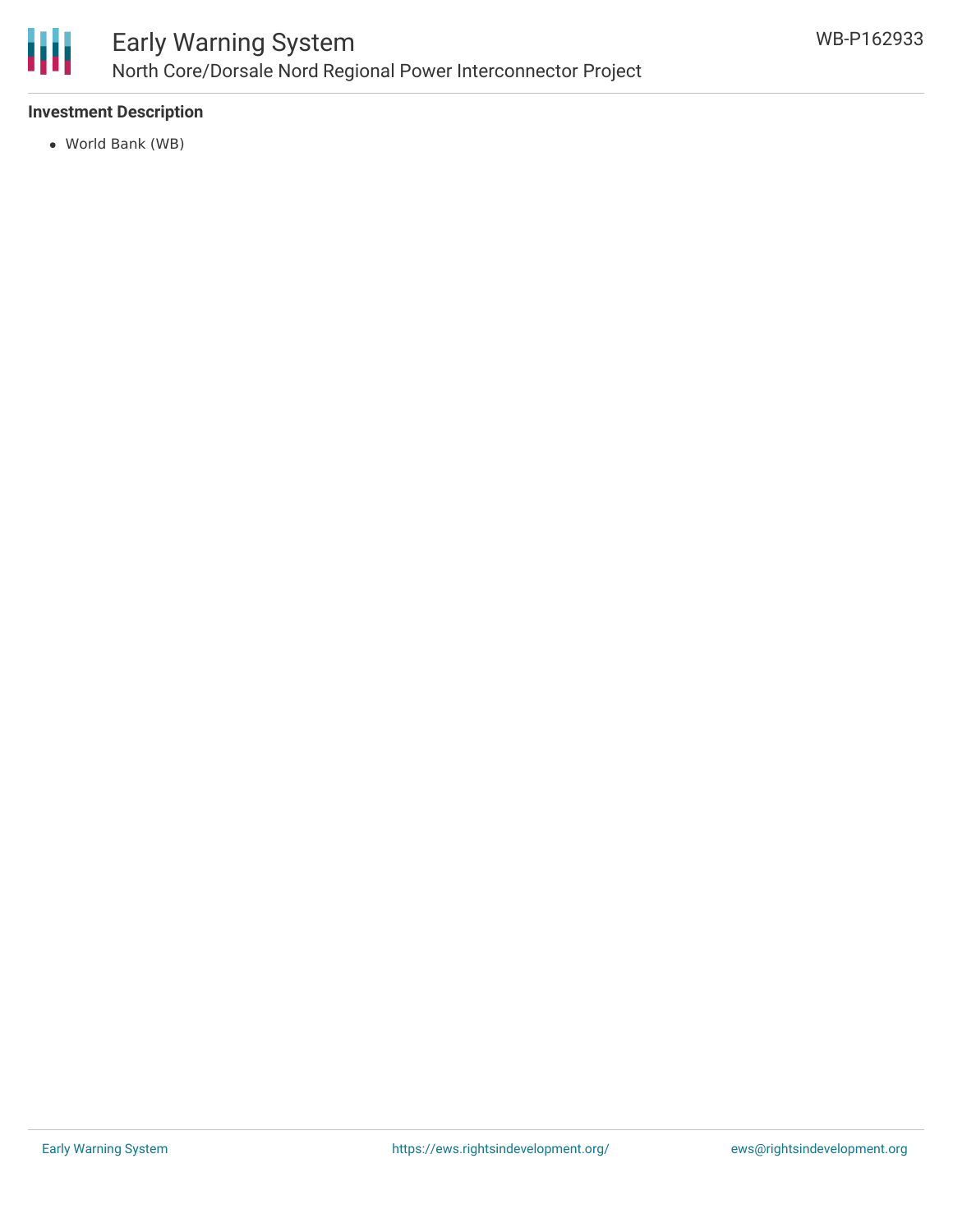

#### **Contact Information**

Government of Nigeria Gladys EKWERE EKWERE Chief Admin. Officer, lnfrastructure,International Econornlc [gladyset003@yahoo.com](mailto:gladyset003@yahoo.com)

Government of Burkina Faso Abdoul Azir OUEDRAOGO Inspecteur du Tresor azizouedraogo@yahoo.fr

Government of Benin Clément Bill AKOUEDENOUDJE Directeur General de l'Energie p.i bill.akoue@yahoo.fr

ACCOUNTABILITY MECHANISM OF WORLD BANK

The World Bank Inspection Panel is the independent complaint mechanism and fact-finding body for people who believe they are likely to be, or have been, adversely affected by a World Bank-financed project. If you submit a complaint to the Inspection Panel, they may investigate to assess whether the World Bank is following its own policies and procedures for preventing harm to people or the environment. You can contact the Inspection Panel or submit a complaint by emailing ipanel@worldbank.org. You can learn more about the Inspection Panel and how to file a complaint at: http://ewebapps.worldbank.org/apps/ip/Pages/Home.aspx.